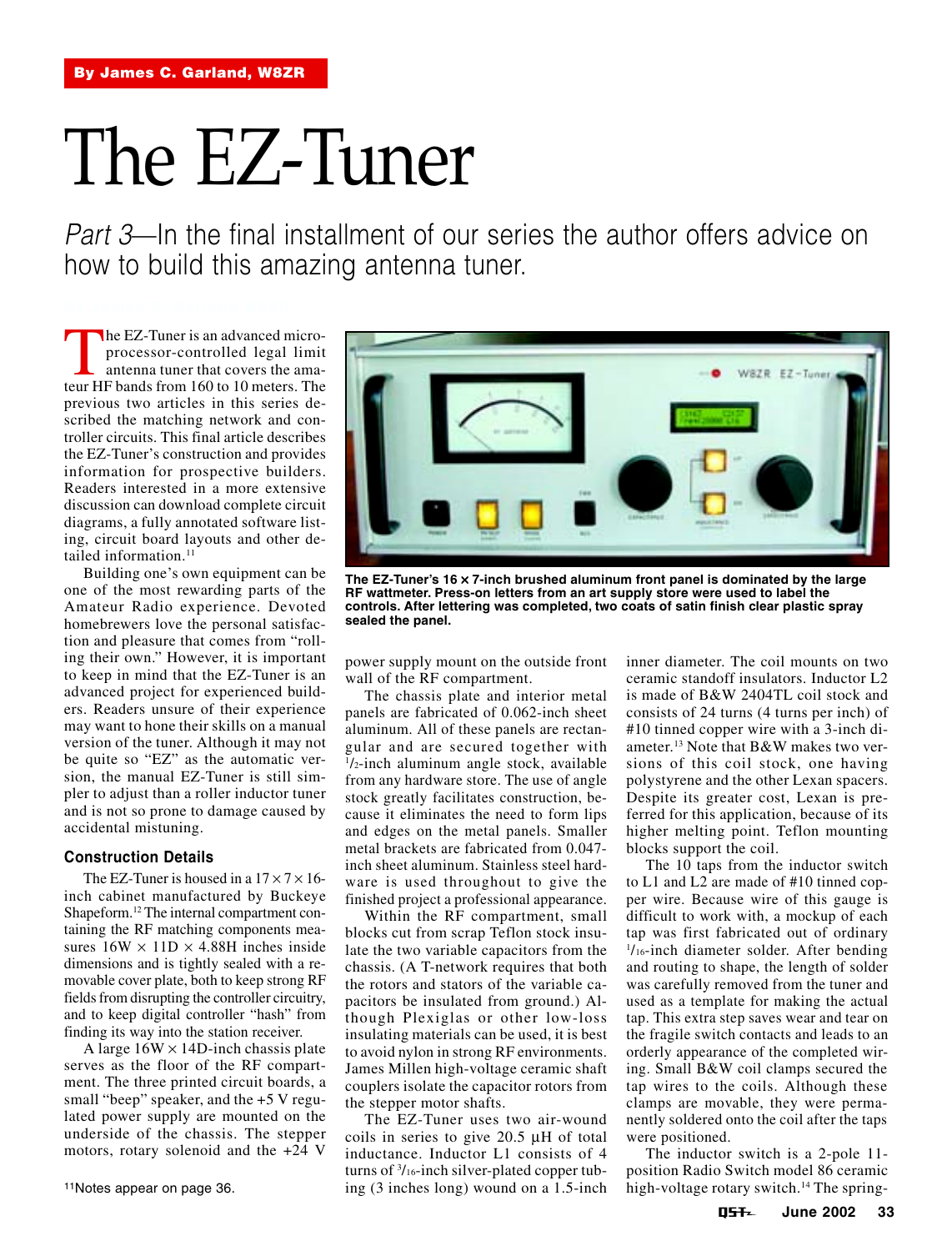loaded detent mechanism of the switch was removed before installation, since indexing of the switch wafers is governed by the rotary solenoid.

Both relays in the RF enclosure are vacuum type and combine high current capacity with high voltage insulation in a very compact package. Although vacuum relays can frequently be found at hamfests or on-line auctions, it is certainly acceptable to use ordinary openframe high voltage relays.

A homemade  $10$ -pF capacitor<sup>15</sup> samples the RF voltage at the input of the tuner for the controller's frequency counter. This capacitor is fabricated by sliding a 2.5-inch length of RG-58/U coaxial cable shield over a length of #10 Teflon-sleeved wire. The length of braid is not critical and may be made longer or shorter, depending on the desired sensitivity of the frequency counter. A 2-inch length of hookup wire soldered to the braid serves as the capacitor lead and is



**A tilt-down front panel provides ready access to components. A 24 V, 2 A unregulated power supply is visible on the subpanel, along with the two stepper motors and the rotary solenoid. Slotted brass disks mount on the rear stepper shafts to detect the end-of-rotation, and a rotary switch wafer on the rear shaft of the rotary solenoid serves the same purpose. The small circuit board on the rear of the front panel is the serial LCD display.**

connected to an RCA phono jack on the chassis. A length of heat shrink tubing covers the shield and gives the capacitor a tidy appearance.

## **Manual Version of the EZ-Tuner**

Only a few minor circuit adaptations are required to convert the EZ-Tuner's matching network to manual operation. Knobs cannot be placed directly on the variable capacitor shafts, because the rotors must be isolated from ground. Instead, builders should install panel bearings with grounded <sup>1</sup>/<sub>4</sub>-inch shafts, with connection to the capacitor rotors made using insulated shaft couplings. Inexpensive planetary reduction drives provide a convenient alternative to panel bearings and allow smooth vernier adjustment of the variable capacitors.

In addition, it is desirable to replace the two relays with switches, since a manual tuner needs no power supply. Although a heavy duty DPDT rotary switch would be a direct replacement for the bypass relay K2, builders may wish to substitute instead a five- or six-position double-pole switch to permit selection of multiple antennas or a dummy load.

The replacement of relay K1 by an SPST switch may require some ingenuity, since it is desirable that the switch be located close to capacitors C2, C3 and C4 in order to minimize stray inductance. For convenience, this switch should also be ganged to the inductor switch S1, so that it is closed only when S1 selects the two largest inductance values. For simplicity, builders may wish to delete the switch (and capacitors C3 and C4) entirely. Doing so would only affect the tuner's ability to match low impedance loads (below about 15 Ω) on 160 meters.

# **Parts Substitution and Design Changes**

The EZ-Tuner uses costly, commercial-grade components because the expense could be spread over the many months it took to complete the project. However, with a bit of scrounging and ingenuity, builders should be able to duplicate the project for a few hundred dollars, with little or no sacrifice in performance.

Replacing the Bird wattmeter with a less expensive unit is an obvious first step in holding down costs. Any generic HF wattmeter or reflectometer from an *ARRL Handbook* will work fine, as will inexpensive commercial wattmeters. Often, RF wattmeter circuit boards and panel meters can be scavenged from old equipment.

One can find inexpensive alternatives to the EZ-Tuner's Cardwell/Johnson variable capacitors. Surplus or used variable capacitors pop up frequently at hamfests, and many can be found with suitable ca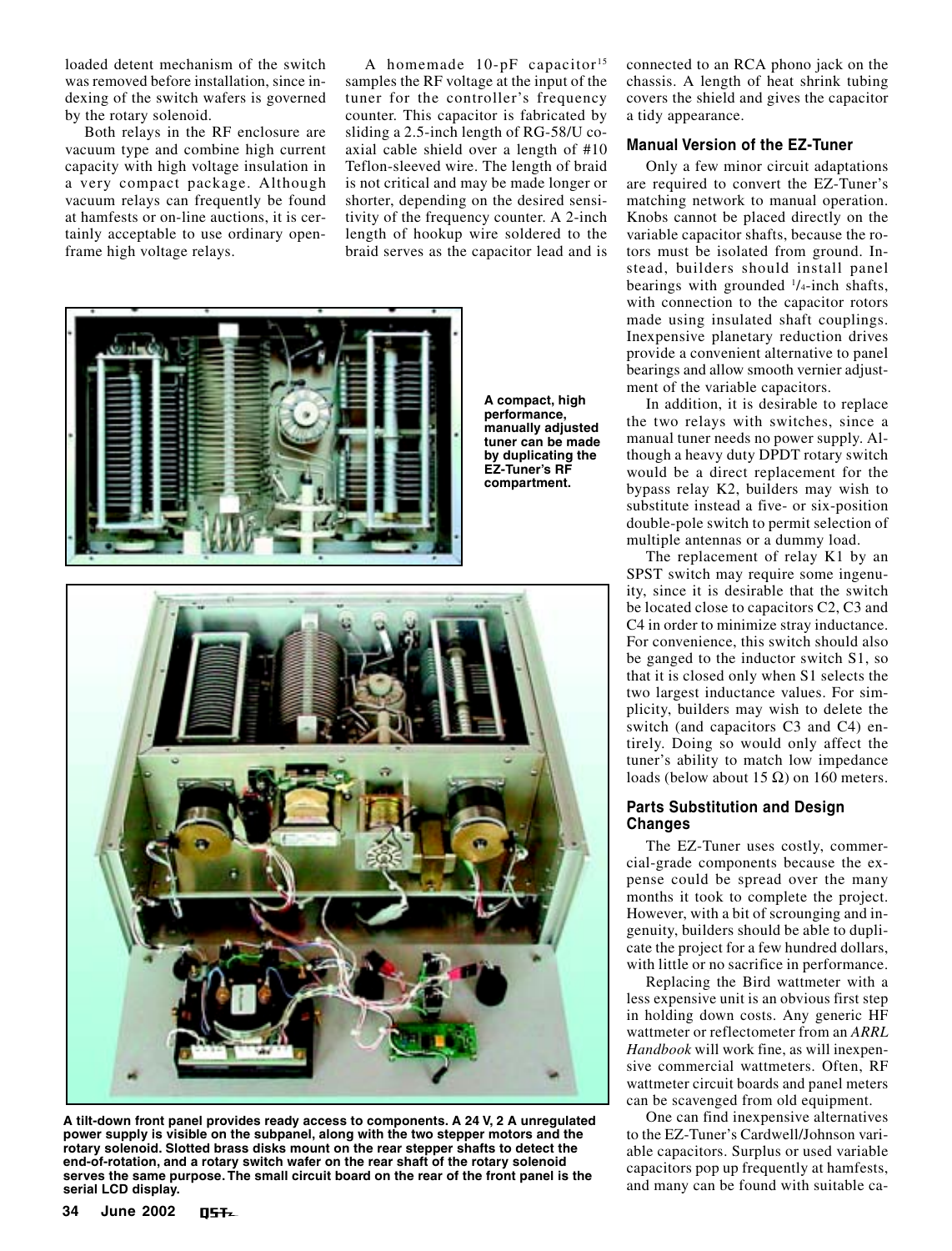pacitance and voltage ratings. As a general rule, a capacitor's minimum value affects tuning on the highest frequency bands, and the maximum value mostly impacts 160-meter tuning. Depending on one's operating preferences, compromises at these limits may be acceptable.

It is not a good idea to skimp on the inductor, since most losses in an antenna tuner show up as inductor heating. Although #10 gauge is desirable, under no circumstances should wire smaller than #12 gauge be used for this application. Also, builders are encouraged to resist the temptation to use a rotary inductor, in the hope of saving construction time. Not only would the assembly time saved be lost several times over by the difficulty of modifying the software, the resulting tuner would be disappointingly slow to respond to frequency excursions.

## **Positioning the Inductor Taps**

As described in Part 1, the key to the EZ-Tuner's performance is the careful choice of the 11 switch-selected inductance values. Although placing the taps on L1 and L2 is not difficult, doing so requires a systematic approach. Note that the inductances specified on the circuit diagram are approximate, nominal values. Because these inductances are small, and because of the unpredictable effects of lead lengths, parts placement, and proximity to shield partitions, one cannot position the coil taps simply by measuring the inductances with, eg, a digital LCR meter.

The preferred technique for placing taps requires the use of an impedance analyzer, such as an Autek RF-1 or an



**Two 50-pF, 5000-V capacitors are fixed to the back plate of the output variable capacitor with a small bracket and are switched into the circuit by a surplus Jennings RF3A vacuum relay. Teflon blocks insulate the variable capacitors from the chassis.**

MFJ-259B. These analyzers have a builtin, low level RF generator, which can be tuned to any frequency in the HF spectrum, with a front panel indicator that shows the impedance and VSWR of a connected load. (It is also possible, although somewhat less convenient, to use a transceiver with extended frequency transmit capability and an ordinary reflected power or VSWR meter.)

The procedure is to connect a  $50-\Omega$ dummy load to the EZ-Tuner's output, and the impedance analyzer (or transceiver) to the input. A suitable dummy load is a 50- $\Omega$ ,  $\frac{1}{4}$ -W composition or metal film resistor, soldered to a PL-259 coaxial connector. (If a transceiver is used, both it and the (higher power) dummy load should use as short a connecting cable as possible.)

Next the input variable capacitor C1 is set to its half-meshed position (110 or 220 pF, depending on the switch position). Then, starting with Tap 1 and adjusting only the output variable capacitor C2, move the taps by trial and error until the minimum possible VSWR for each tap occurs at the frequency shown in Table 3.

For frequencies above 10 MHz, final tap positions should be measured with the compartment cover in place. If the mechanical layout of the inductor and switch makes it difficult to position a tap at the desired spot, then try to get as close as possible. Some leeway in the positions is acceptable, especially at the larger inductance values.

## **Uploading the Control Program**

Loading the control software into the EZ-Tuner takes but a few minutes and requires only a personal computer. The procedure is first to download the control program which is a text file written in P-BASIC, and which contains descriptive comments on each line. This control program is not loaded into the BS2sx, but

#### **Table 3**

 $10$ <br> $11$ 

### **Tap Position Test Frequencies**

Note: Table assumes 50-Ω resistive load and half-meshed input capacitor (110 or 220 pF). The tap is adjusted to give best possible match at indicated frequency.

| Tap            | Frequency (MHz) |
|----------------|-----------------|
| 1              | 25.51           |
| 2              | 20.71           |
| 3              | 14.25           |
| 4              | 11.90           |
| 5              | 10.06           |
| 6              | 6.34            |
| $\overline{7}$ | 5.33            |
| 8              | 4.60            |
| 9              | 3.73            |
| 10             | 2.48            |
| 11             | 1.73            |



**The 3** × **5-inch controller circuit board, center, is shown flanked by two stepper motor driver boards in this underchassis view. A 5-V, 1-A power supply is visible on the front left of the chassis, and a small "beep" speaker on the front right. The wiring harnesses use Teflon insulated wire secured with nylon fasteners. A combination 120 V ac receptacle/power line filter is visible at the right rear.**